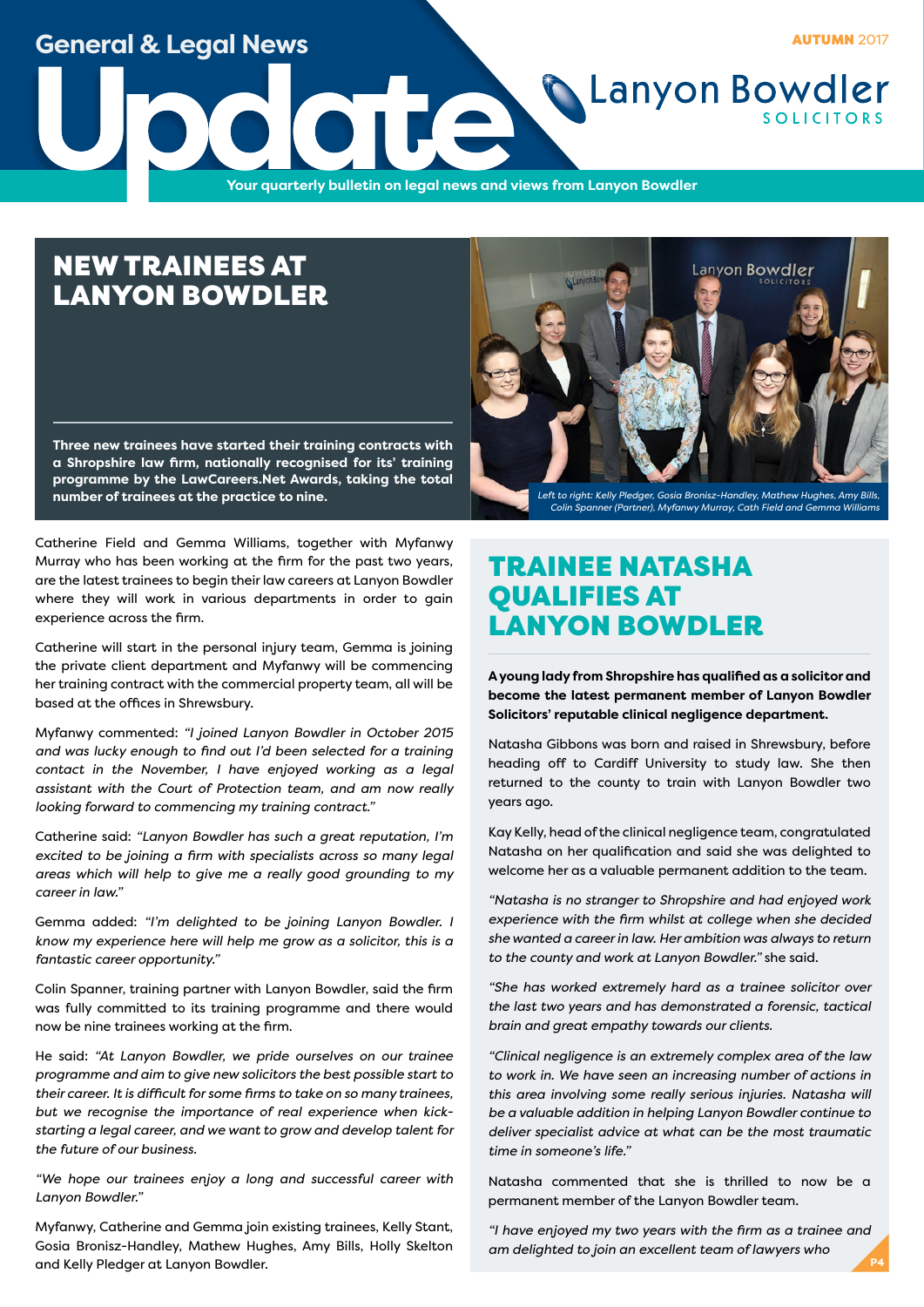*Under difficult circumstances from the moment I walked in I was the only person that mattered.* **Ms J McMillan, Telford**

### THE NOT SO SOMBRE JOB OF THE ADMINISTRATION OF ESTATES

*By Tristan Lewis*

**When people ask what area of law I deal with, the answer 'I deal with the administration of estate's', usually fails to excite most people. However, this fairly seemingly sombre job of dealing with the assets and estate of someone who has passed away is a varied and incredibly rewarding job.**

When you are asked to deal with an estate for the first time of a client you find that they come in all shapes and sizes, quite literally. Some people's assets turn up in two or three carrier bags, with a jumbled array of paperwork dating back 20 years or so, and others are presented in a neat ring binder. The role of a solicitor dealing with assisting in the administration of an estate is to fit in with the needs of the executors and beneficiaries.

The task of registering the death of a client and organising a funeral is usually left to family members, but on occasions where the firm has been appointed as executors, and no such persons exist I have had to do both. Whilst it may seem sad that there was no family member available to deal with these formalities, it is the work involved in finding out sufficient information to provide to the registrar and subsequently choose the right music and flowers, after speaking to friends and neighbours about the deceased, that makes the solicitor client relationship much more three dimensional.

In the search for details in relation to the deceased's financial affairs, I have recently had to swap my suit for a 'full forensic style' outfit when entering a property that had unfortunately flooded as a result of a burst pipe which happened whilst the now deceased was in hospital. The water had turned most of the paperwork into paper mache which meant picking through it to look for clues on what financial institutions I needed to write to.

Disposing of a deceased's chattels usually ends up with calls to a local charity with the remainder going to the local sale room, although some estates hold more exciting finds.



Whilst I have yet to come across a hidden 'Monet', I recently assisted executors, who lived abroad, in the sale of a deceased's classic Mercedes at our local auctioneers, Brightwells in Leominster. Conveniently I had

agreed to attend on the day of the auction, with authority to sell the vehicle if there were offers, should it not meet the reserve. The car, which had an estimate of £7,000 - £9,000, was much sought after and had attracted a lot of interest prior to the auction, and it achieved a staggering £12,500 on the day.

Fortunately I had attended the auction with a colleague, who managed to prevent me from getting carried away during the rest of the auction and going home with a particularly nice silver Jaguar XJS.

## IVF POST CODE **LOTTERY**

*By Beth Harrison*



**I was recently shocked to hear about the enormous discrepancies across the UK in the provision of NHS funded IVF treatment. This post code lottery has been a problem now for a number of years and sadly only seems to be getting worse.** 

The National Institute for Health and Care Excellence (NICE) has published fertility guidelines that make recommendations that the NHS should provide three full cycles of IVF treatment for women aged under 40 who have failed to get pregnant after two years of trying.Unfortunately this guidance is not binding and local NHS providers can chose how many cycles to offer on the NHS, if indeed any at all. They can also impose their own criteria as to eligibility which further restricts access to treatment.

The contrast depending on where you live is stalk. In Scotland you can get the full 3 cycles of IVF on the NHS. In Wales you can get two cycles. In England it is even more of a post code lottery. Very few offer the full 3 cycles. Some areas offer 2 cycles, others 1 cycle and a large number are refusing to fund IVF at all on the NHS.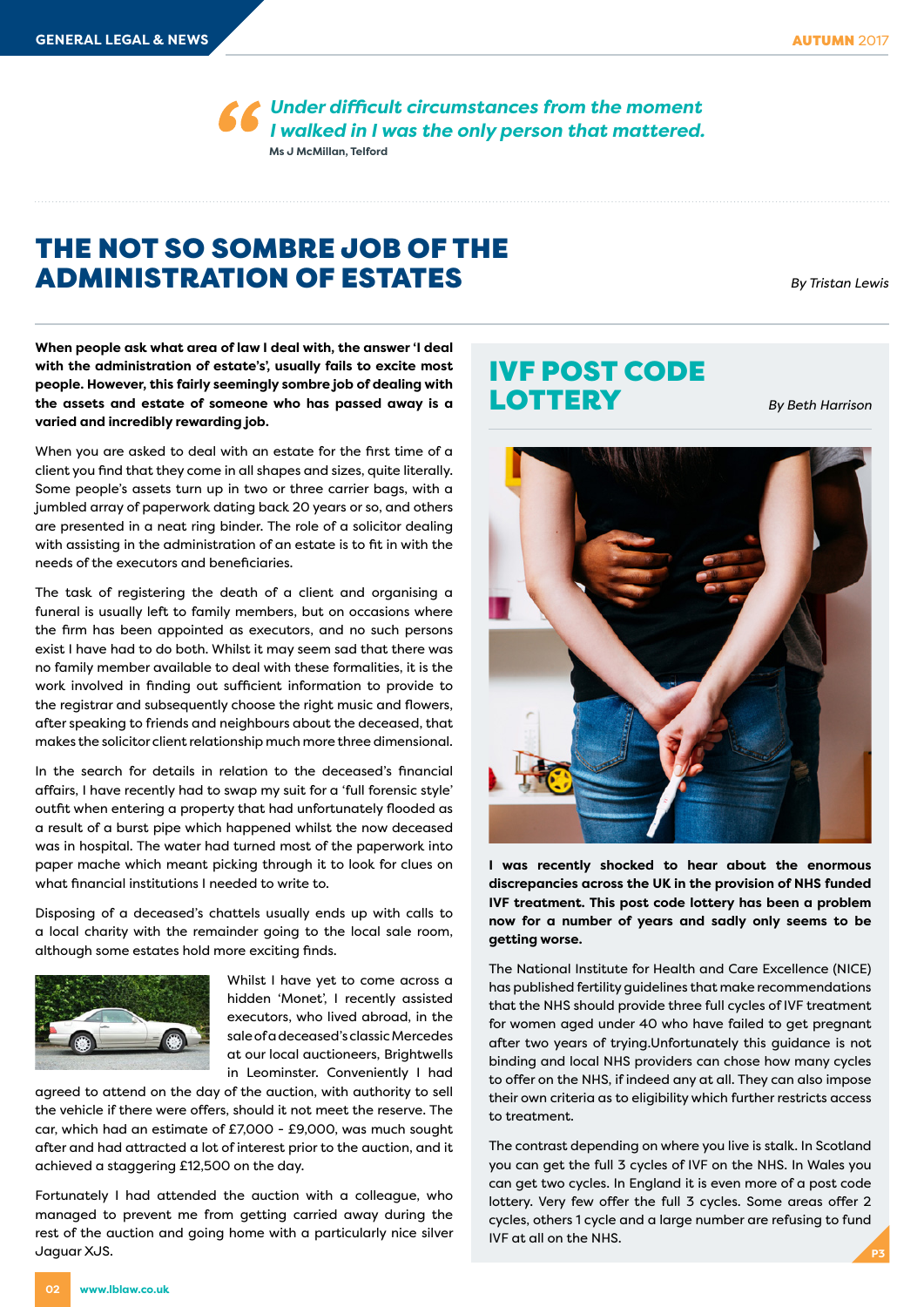*The welcome at reception and the relaxed atmosphere when discussing things with the person handling the sale of my property.* **Mr W Ward, Oswestry**

### MENTAL HEALTH IN THE SPOTLIGHT

**There was a time when mental health illnesses were not discussed. Now mental health is a subject that people are becoming less afraid to broach due to the work of campaigners and charities. With one in four people suffering from mental illness in the UK, the positivity surrounding the step to seek help is of course massively beneficial to anyone suffering from a mental health illness.**

#### **Resources are stretched**

A BBC Radio 5 live investigation found that out of 39 mental health trusts that provided figures for their crisis team, 27 of the trusts had seen their workload increase by 70%. This is a vast increase and one that the present number of staff cannot cope with. Resources are stretched and medical professions are unable to provide the level of care that they could with a lower amount of patients.

Last year NHS England reported that the majority of crisis teams "are not currently sufficiently resourced to operate 24/7, with caseloads above levels that allow teams to fulfil their core functions."

#### **Calls for increased staff recruitment.**

Jeremy Hunt has today recognised that there has been a historical imbalance between mental and physical health services but this now needs to change. There is to be a recruitment drive with enough nurses, therapists and consultants to treat an extra one million patients by 2020-21 with the main focus on child and adolescent mental health services.

Although in principle this increase in recruitment and resources can only be seen as positive, it does nothing to tackle the people that are suffering right now. It is still going to take at least three years for this to be implemented and the amount of unfilled nursing posts has recently been published which is frankly quite startling.



#### **Step in the right direction.**

With the plan to recruit 9,700 extra staff, it begs the question of where all of these staff will come from? It is unclear how within the three year time frame, this many people will be qualified or be at a level to provide Consultant care.

Mr Hunt acknowledges that this is an ambitious task and would be one of the biggest expansions of mental health services in Europe. Professor Wendy Burn who is President of the Royal College of Psychiatrists *"is very supportive of the strategy which starts to tackle the problem".*

With the NHS making many cuts across the board, it feels that mental health has been an area that has previously been pushed aside. It is now in the spotlight and hopefully the plan put forward by Mr Hunt will be fulfilled and help thousands of people that need the support across the UK.

#### **CONTINUED FROM PAGE 2**

There is a street in London where if you live at one end you may be eligible for one cycle of NHS-funded IVF but if you live towards the other end of the street you will not get any cycles funded. Surely it cannot be fair that some neighbours are getting better access to NHS care than others.

The NICE guidance of 3 cycles is there for a reason. Studies suggest that this is generally how many cycles on average you will need to conceive.

Whilst the private cost of IVF seems to vary significantly, for those woman and families who live in the "wrong" area to get NHS funded IVF they are looking at costs up to £5,000 or more for just one cycle of IVF.

The erosion of NHS funded IVF means that only those who have the means to pay privately will be able to access the treatment. The thought of whether a family who suffers with infertility can have a child or not is dependent on income is appalling to me.

Professor Gillian Leng, Deputy Chief Executive of NICE, said: *"Infertility is a recognised medical condition. People affected, who include 1 in 7 heterosexual couples, should be able to receive treatment as a core NHS service.*

*"Infertility can have a potentially devastating effect on people's lives: it can cause significant distress, depression and possibly lead to the breakdown of relationships. It is unacceptable that parts of England are choosing to ignore NICE recommendations for treating infertility. This perpetuates a postcode lottery and creates inequalities in healthcare across the country."*